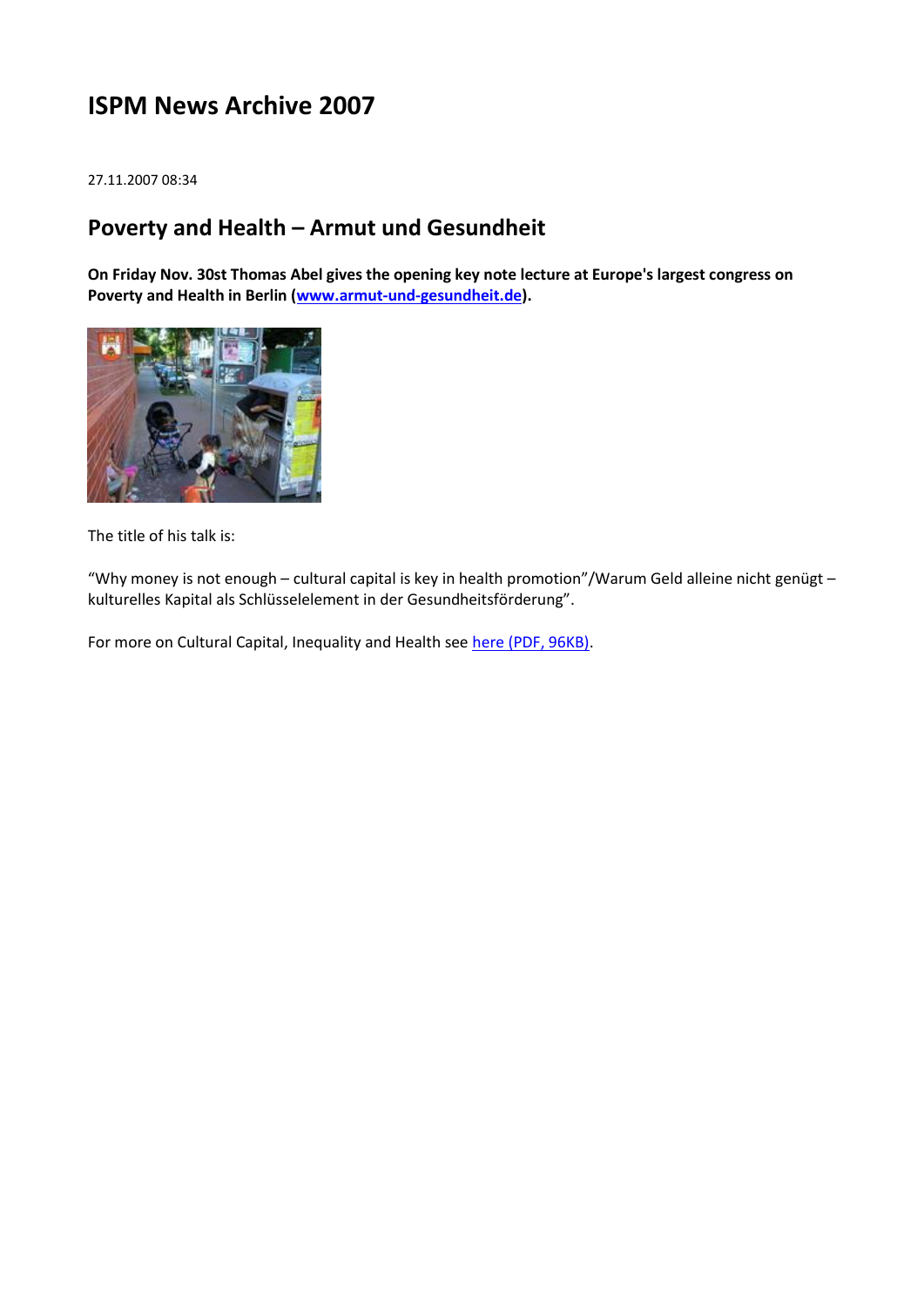## **STROBE Statement for reporting of observational research published**

**Two papers by Erik von Elm, Matthias Egger et al. set out recommendations for reporting of observational research.**



The articles will be published from today on in seven leading journals: Annals of Internal Medicine, BMJ, Bulletin of the World Health Organization, Epidemiology, Lancet, Preventive Medicine and PLoS Medicine. The recommendations are the result of a 3 year international collaboration known as the STROBE (Strengthening the Reporting of Observational Studies in Epidemiology) Initiative.

Much biomedical research is observational. However, incomplete and inadequate reporting of research hampers the assessment of the strengths and weaknesses of studies reported in the medical literature. Readers need to know what was planned (and what was not), what was done, what was found, and what the results mean. Recommendations on the reporting of studies that are endorsed by leading medical journals can improve the quality of reporting. The STROBE recommendations are for what should be included in an accurate and complete report of a cohort, case-control, or cross-sectional study.

The papers describe the development of, and rationale for, a 22 item checklist that relate to the title, abstract, introduction, methods, results, and discussion sections of articles. The checklist is intended for use by researchers who are writing up their studies and by editors during the publication process, but will also be of value to readers of these papers.

To encourage the dissemination and use of the STROBE Statement, the journals grant free access to the articles on their websites. More information is available from the **STROBE** website.

Download [introductory article](http://www.ispm.ch/fileadmin/doc_download/STROBE_10_1371_journal_pmed_0040296-L.pdf) (PDF, 99KB) and [explanatory article](http://www.ispm.ch/fileadmin/doc_download/STROBE_10_1371_journal_pmed_0040297-L.pdf) (PDF, 513KB)

[Medienmitteilung der Universität Bern.](http://www.kommunikation.unibe.ch/lenya/kommunikation/live/medien/mitteilungen/news/2007/strobe.html)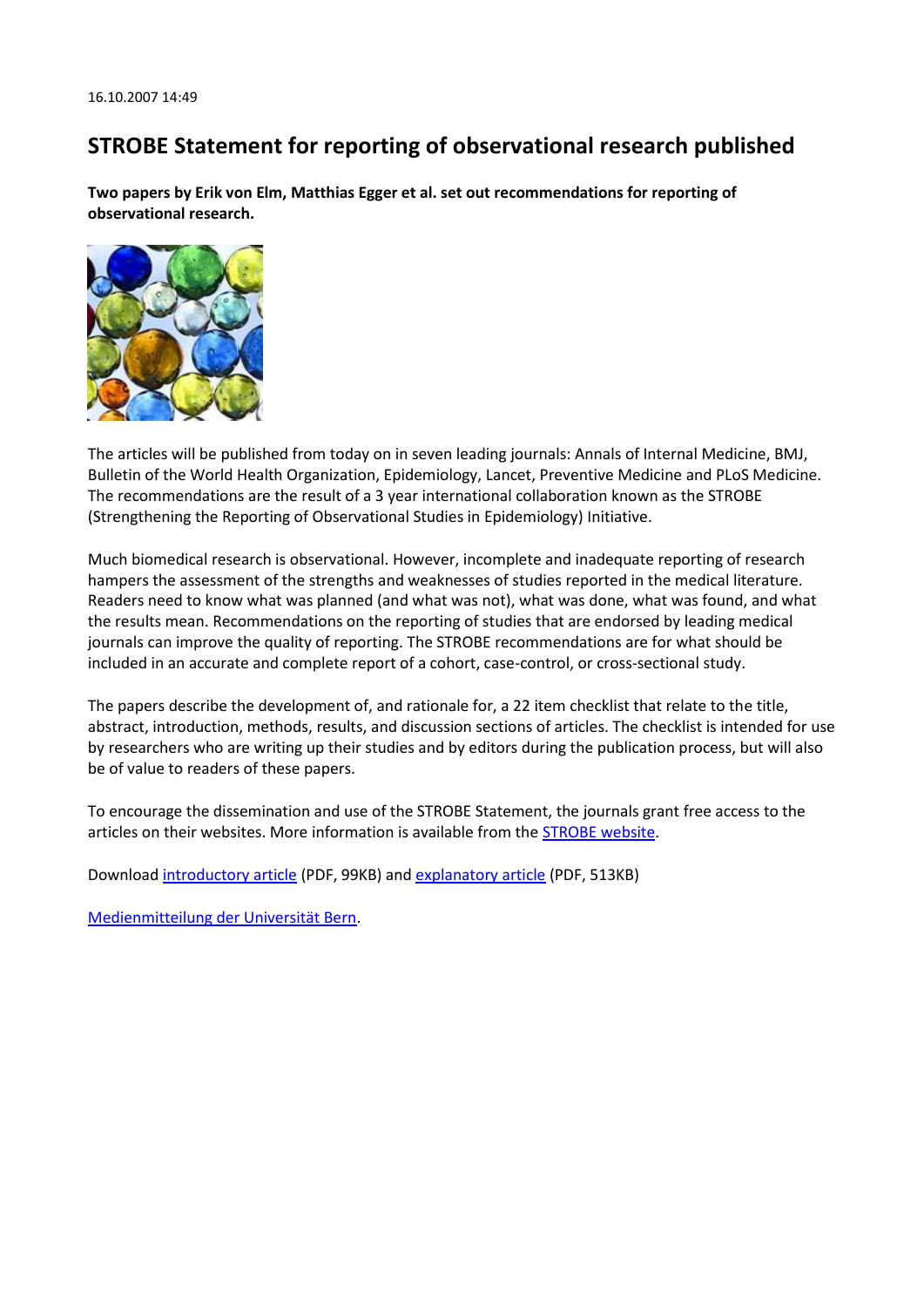### **Award for best poster presentation**

**Claudia Licklederer and Jürgen Barth won one of three awards for the best poster presentation at the 3rd World Congress on Huntington's Disease (WCHD 2007).**



Claudia Licklederer and Jürgen Barth won one of three awards for the best poster presentation at the 3rd World Congress on Huntington's Disease (WCHD 2007). They presented results of a long term follow up study after genetic testing. Mental health and quality of life was comparable in gene carriers and non carriers. Social support was associated with less depressive symptoms in both groups.

Meetings website[: World Congress on Huntington Disease 2007](http://www.worldcongress-hd.net/)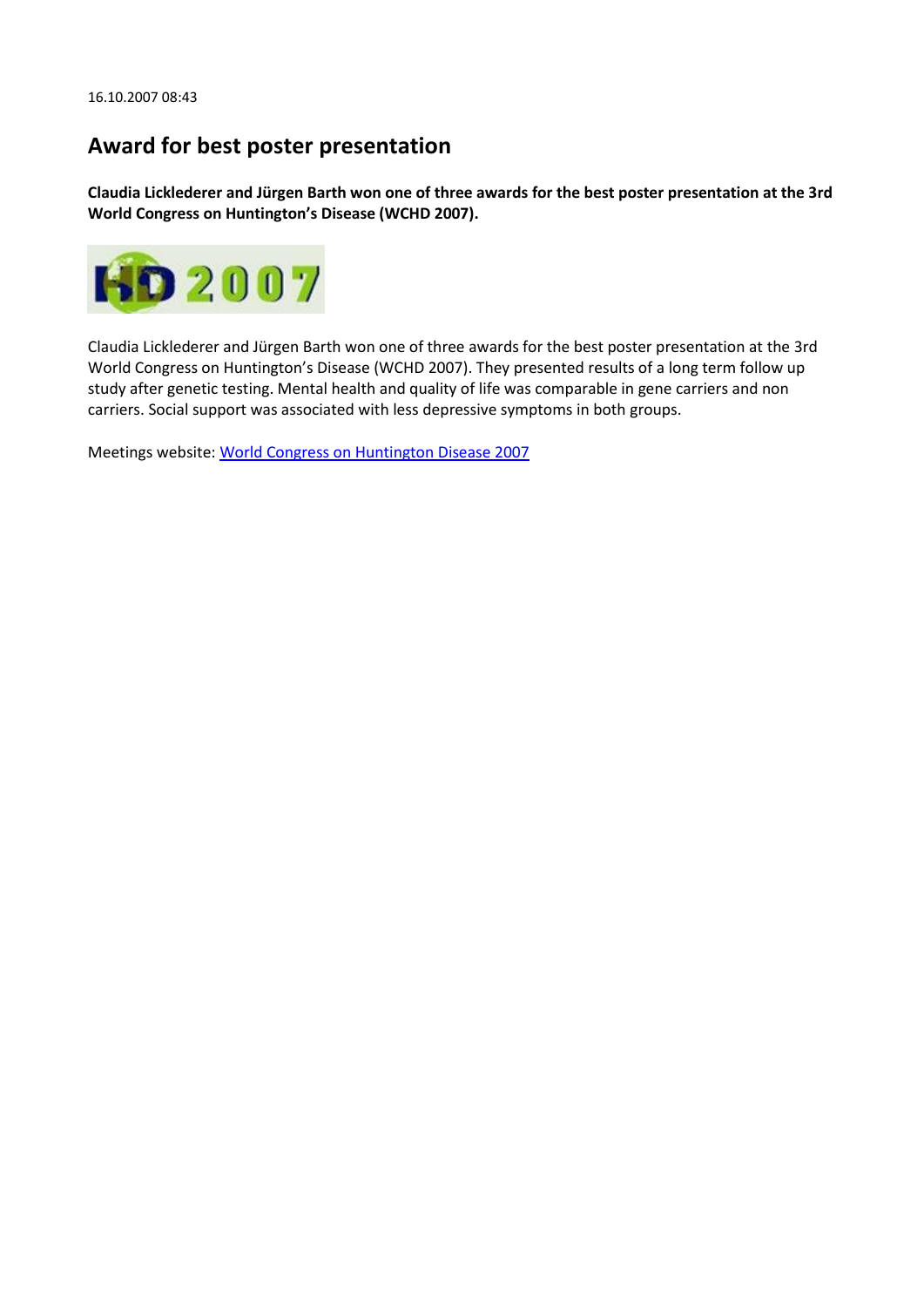# **Collaborative network meta-analysis on drug-eluting and bare-metal stents published in The Lancet**

**Collaborative network meta-analysis on drug-eluting and bare-metal stents published in The Lancet**



Following the recent debate about increased risk of death and stent thrombosis associated with drugeluting compared with bare-metal stents, a research team led by Christoph Stettler and Peter Jüni from the ISPM Bern performed a collaborative network meta-analysis, which included 38 trials and data from 18 023 patients, with a follow-up period of up to four years. Trialists and stent manufacturers provided additional data on clinical outcomes for 29 trials.

The researchers found that mortality was similar in the three groups. However sirolimus-eluting stents were associated with a lower risk of heart attack, 19%, versus bare-metal stents, and 17% versus paclitaxeleluting stents. While there were no significant differences in the risk of definite stent thrombosis, the risk of late definite stent thrombosis (occurring more than 30 days after implantation) was more than twice as high for paclitaxel-eluting stents versus bare-metal stents, and 85% higher for paclitaxel-eluting stents versus sirolimus-eluting stents. The authors found no evidence for an increase in the risk of late stent thrombosis for sirolimus-eluting compared with bare-metal stents.

Both drug-eluting stents reduced the risk of target-lesion revascularisation compared with bare-metal stents: sirolimus-eluting stents by 70%, and paclitaxel-eluting stents by 58%. Compared with paclitaxeleluting stents, sirolimus-eluting stents reduced this risk by 30%. The authors say: "We conclude, therefore, that siromuilus-eluting stents seem to be clinically better than bare-metal and paclitaxel eluting-stents.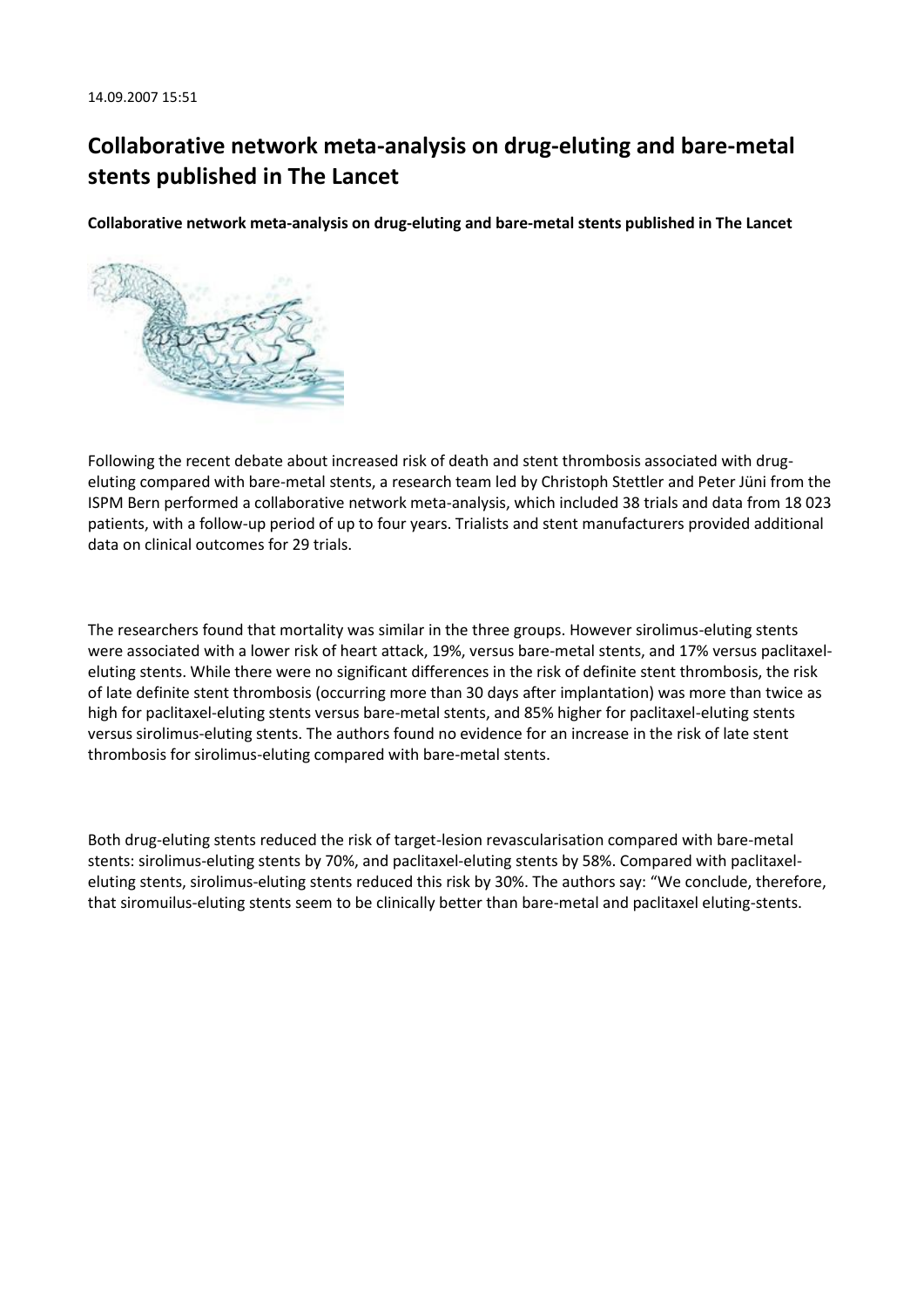# **The Swiss Childhood Cancer Registry (SCCR) receives Federal authorisation**

**The Swiss Childhood Cancer Registry has received an extended federal authorization to collect data on cancer in children and adolescents.**



The authorization, granted by the Federal Expert Commission for Professional Secrecy in Medical Research, puts the SCCR [\(www.kinderkrebsregister.ch\)](http://www.kinderkrebsregister.ch/) legally on a par with the cantonal cancer registries and allows collecting data on incidence and survival of childhood cancer via different information sources (physicians, laboratories, other cancer registries). Patients are informed and have the right to opt out, but do not need to provide written consent for registration of their data.

This is an important step for the SCCR and will help to further improve data quality. It will facilitate high quality research related to prevention and treatment of cancer in childhood, and thus contribute in the fight against an important cause of death, illness and distress in childhood.

Further information on data protection in the SCCR is available in [German.](http://www.ispm.ch/fileadmin/doc_download/NewsItems_SCCR_deutsch.pdf)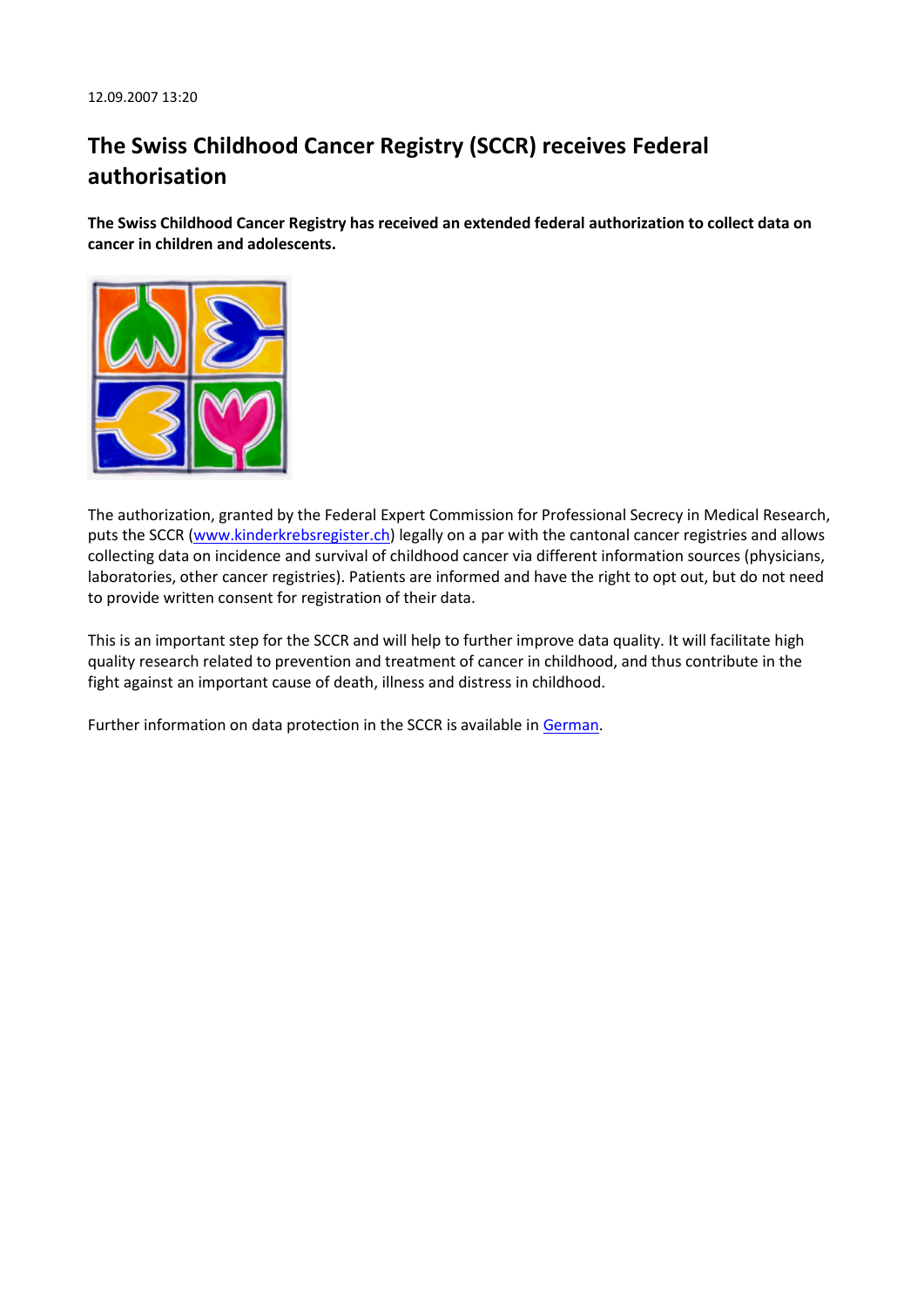## **Grants from Asthma UK, Wellcome Trust**

**Grants from Asthma UK and Wellcome Trust**



The Leicester Respiratory Cohort Studies [\(www.leicestercohorts.org\)](http://www.leicestercohorts.org/), a large collaborative project between the Dept. of Infection, Immunity and Inflammation at Leicester University, UK (Professor Michael Silverman) and ISPM Bern (Dr. Claudia Kuehni) received two large grants from Asthma UK (click [here](http://www.ispm.ch/fileadmin/doc_download/NewsItems_Leicester_AsthmaUK.pdf) for outline of planned work) and the Wellcome Trust (click [here](http://www.ispm.ch/fileadmin/doc_download/NewsItems_Leicester_WellcomeTrust.pdf) for outline of planned work). These grants will fund novel studies of early lung development and the epidemiology of respiratory disorders in childhood, with special emphasis on different disease phenotypes.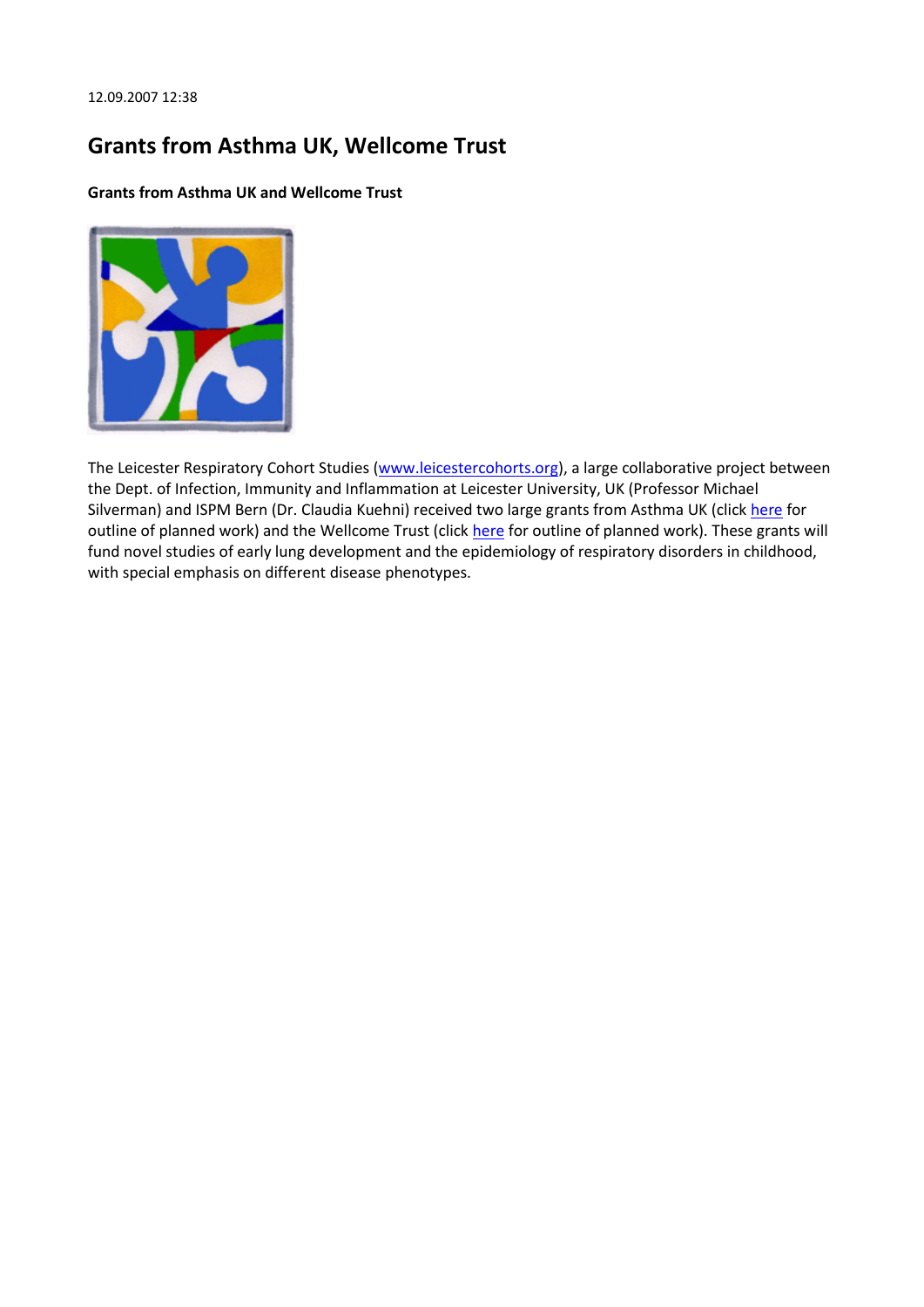#### **Seminar programme 2007/2008 online now**

**ISPM will be welcoming eminent speakers throughout 2007/2008.**



The series starts on Thursday September 13, 2007 with what promises to be a thought-provoking talk from Professor Drummond Rennie (see cartoon), Deputy Editor of JAMA, "Who wrote my paper? Problems in authorship of scientific articles". We will end on June 5, 2008 with Professor Jan P. Vandenbroucke, University of Leiden, speaking about different views of medical science, one emphasising discovery, the other emphasising evaluation. Everybody is very welcome to the seminars. Please see the programme for dates and venues of all the seminars.

[Seminarprogramm 2007/2008](http://www.ispm.ch/fileadmin/doc_download/Seminarprogramm_2007_2008.pdf) (PDF, 45KB)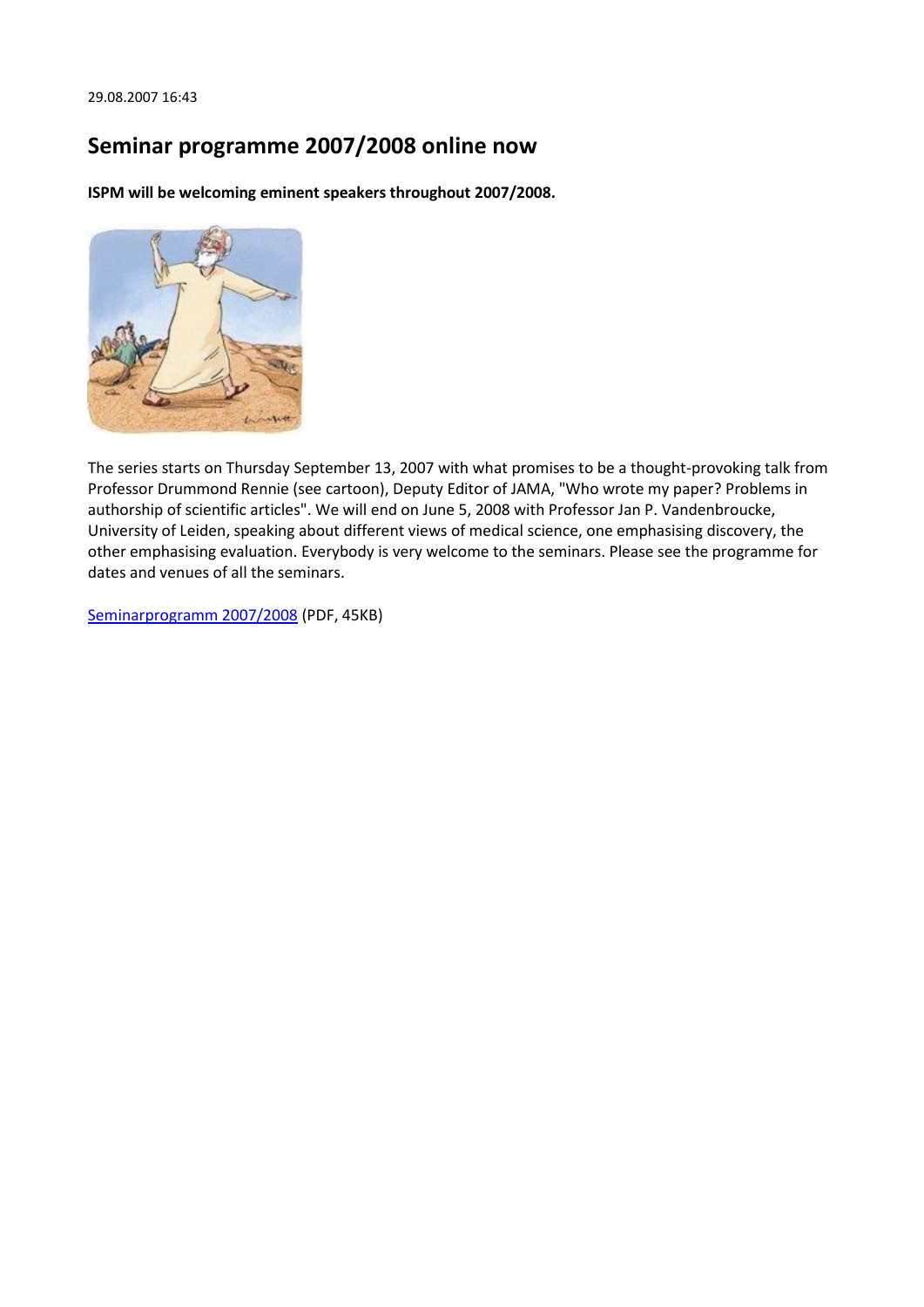### **ISPM-Studie zum Zusammenhang zwischen Landschaft und Gesundheit**

**Die Abteilung für Gesundheitsforschung des ISPM hat unter der Leitung von Prof. Thomas Abel eine breite Literaturstudie zu den Zusammenhängen von Landschaft und Gesundheit erstellt.**



Eingebettet in das Projekt "Paysage à votre santé" der Stiftung Landschaftsschutz Schweiz (SL) und der Ärztinnen und Ärzte für Umweltschutz (AefU) zeigt diese Studie, dass sich Landschaft umfassender auf Gesundheit auswirkt als bislang angenommen: Der Zugang zu Grünräumen, bewegungsfreundliche Städte, soziale Treffpunkte im Freien, Waldkindergärten u.a.m. wirken günstig auf die physische, psychische und soziale Gesundheit der Bevölkerung.

[Studie Landschaft und Gesundheit ISPM 2007](http://www.ispm.ch/fileadmin/doc_download/Landschaft_Gesundheit.pdf) (PDF, 700KB)

[Artikel bei Schweizer Radio International -](http://www.swissinfo.org/ger/swissinfo.html?siteSect=105&sid=7847447) ein Unternehmen der SRG SSR idée suisse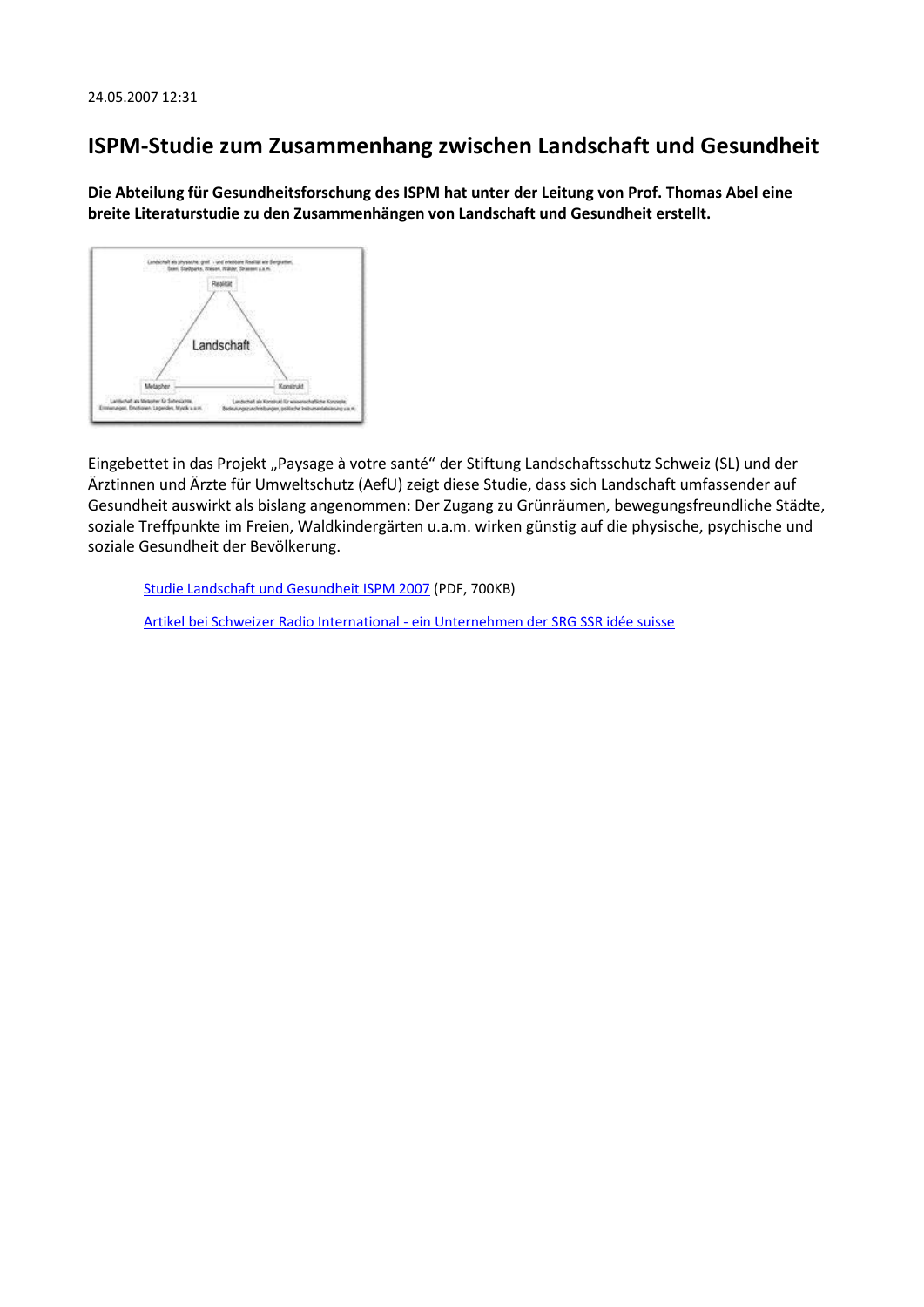## **Successful bid for Clinical Trials Unit**

**CTU Bern is one of three centres for patient-oriented clinical research to receive funding by the Swiss National Science Foundation.**



In October 2006, the Swiss National Science Foundation initiated a program to fund clinical trial units coordinating and supporting patient-oriented clinical research. Eight Swiss institutions applied for funding. All proposals were evaluated by an international panel of experts. Three proposals, submitted by the Universities of Bern, Basel and Geneva, were eventually approved. A group of five clinical researchers including Peter Jüni (Social and Preventive Medicine), Hans-Peter Marti (Nephrology), Iris Baumgartner (Angiology), Heinrich Mattle (Neurology) and Stephan Windecker (Cardiology) was responsible for the successful proposal.

CTU Bern is a project by the Faculty of Medicine and will be directly responsible to the Dean. The unit will be headed by Peter Jüni and Hans-Peter Marti. To ensure an efficient use of the infrastructure required for clinical studies and a continuing exchange and cooperation between methodologists and clinical researchers, CTU Bern will be hosted by the Institute of Social and Preventive Medicine in close collaboration with the Inselspital Bern. CTU Bern will coordinate a multi-disciplinary team of experts and will support investigators from all clinical disciplines in developing their ideas, setting up systematic reviews and pilot studies, small exploratory studies and large clinical trials. Services will range from general support to full development of design and conduct of specific studies.

Links:

[Press release of the Swiss National Science Foundation](http://www.snf.ch/D/NewsPool/Seiten/mm_07mai23.aspx)

(German only)

[Original call for tender of the Swiss National Science Foundation](http://www.snf.ch/E/funding/projects/Clinical-Trial-Units/Seiten/default.aspx)

(English, German, French)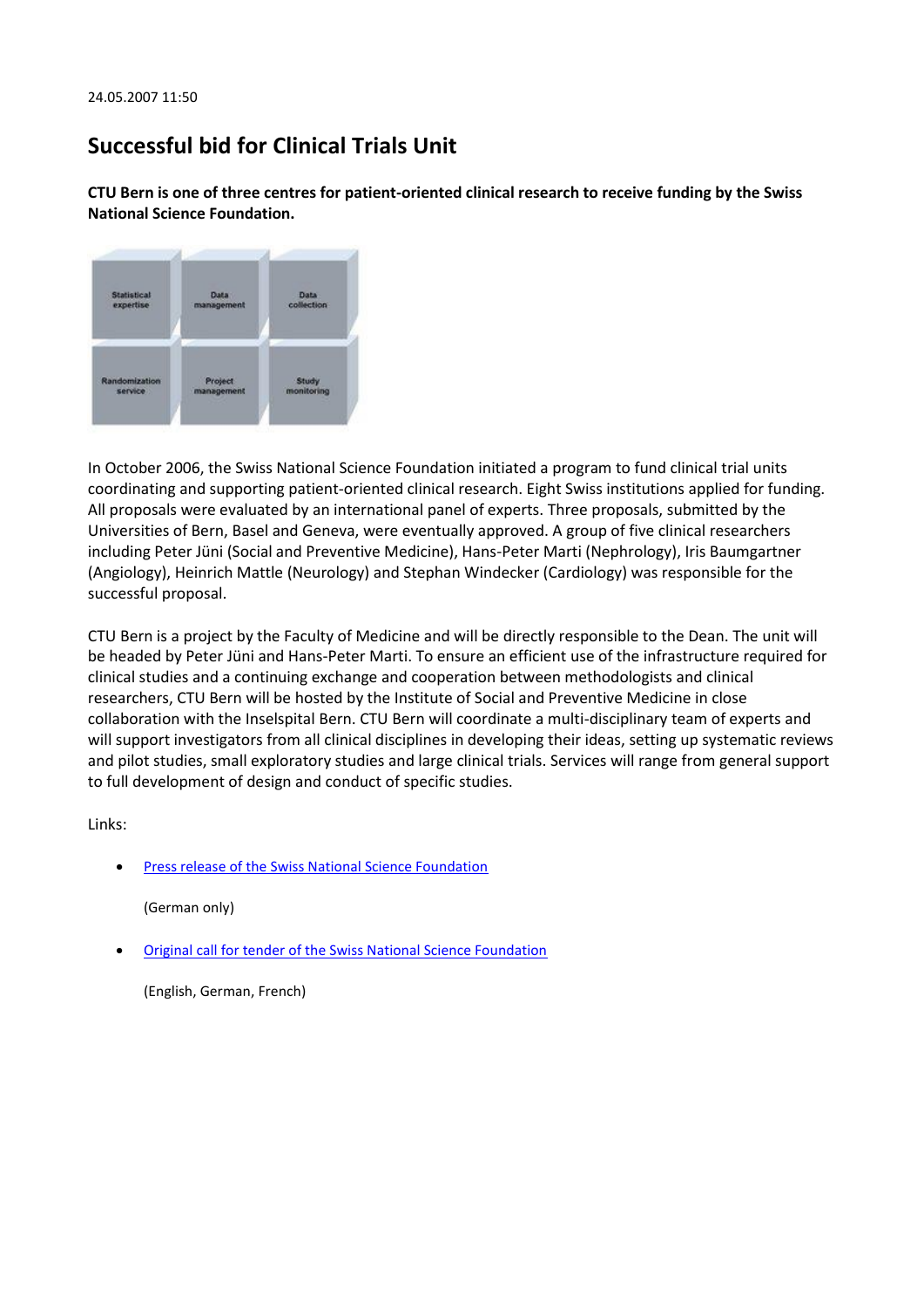## **Chondroitin probably ineffective for pain relief in osteoarthritis**

**Stephan Reichenbach and colleagues report in Annals of Internal Medicine that Chondroitin is probably ineffective for pain relief in osteoarthritis.**



The figure shows effect sizes according to time of publication. Effect sizes on the vertical axis are plotted against the publication year on the horizontal axis. Open circles represent studies with fewer than 200 participants and solid circles represent studies with 200 or more participants). The size of the circles is proportional to the random-effects weights that were used in the meta-regression. The solid line indicates predicted treatment effects (regression line) from univariable meta-regression by using publication year as the explanatory variable, and dashed lines represent the 95% CIs. In more recent, large scale studies, no pain alleviating effect was detectable for chondroitin as compared with placebo.

In a meta-analysis of 20 randomised clinical trials in 3,846 patients comparing Chondroitin, a frequently used food supplement, with placebo or no treatment the authors found that recent, carefully conducted studies with no methodological deficiencies did not reveal a larger pain reduction for chondroitin than for placebo. The study and an accompanying editorial by David Felson of Boston University are published in the April 17, 2007, issue of Annals of Internal Medicine.

The meta-analysis was conducted in the context of a network meta-analysis of the "Therapies for Chronic Pain" module of the National Research Program "Musculoskeletal Health - Chronic Pain" [NFP 53]. A team working with ISPM's Peter Jüni, Sven Trelle and Stephan Reichenbach systematically evaluates a large number of therapies for osteoarthritis in terms of effectiveness and safety. Further results become available with the current publication.

NFP 53 was commissioned by the Swiss Government in 2003 considering that conditions of the musculoskeletal system are a major problem for the health of the public. About 30 per cent of all physician appointments are caused by these conditions. In NFP 53, researchers throughout Switzerland explore causes of these conditions and attempt to provide results relevant for clinical practice for treatment and prevention. The program includes six modules with currently 24 projects. A total of 12 million Swiss Francs were made available to implement the program for a period of five years (2004 to 2009).

- [Meta-Analysis published in Annals of Internal Medicine](http://www.annals.org/cgi/content/abstract/146/8/580)
- [Accompanying editorial](http://www.annals.org/cgi/content/full/146/8/611)
- [NFP 53](http://www.nfp53.ch/)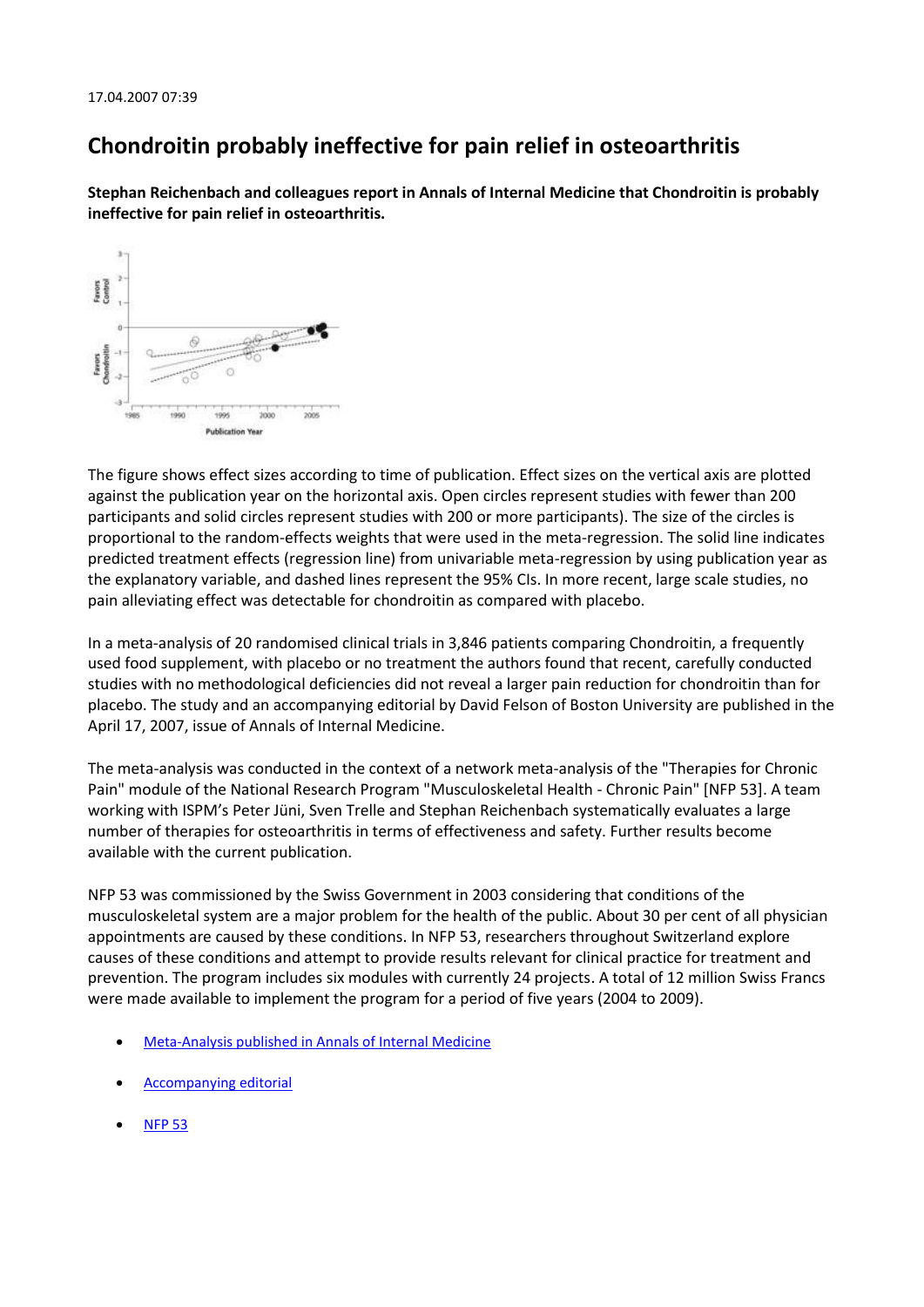### **ISPM research nominated for paper of the year 2006**

**For the past 3 years The Lancet's editors have singled out a Paper of the Year.**



The figure shows hazard ratios of mortality, comparing HIV-1 infected patients starting antiretroviral therapy in low-income with higher-income settings during months 1, 2, 3-4, 5-6 and 7-12 after starting highly active antiretroviral therapy. Shaded areas represent the time periods for which hazard ratios were calculated. White circles show unadjusted hazard ratios, black circles adjusted hazard ratios. Vertical bars show 95% confidence intervals.

Only original research is considered. The international advisory board (IAB) and in-house editors nominated papers for 2006. A paper from the ART-LINC and ART-CC collaborations (Braitstein P, Brinkhof MW et al. Mortality of HIV-1-infected patients in the first year of antiretroviral therapy: comparison between lowincome and high-income countries. Lancet 2006; 367: 817–24) was among the 23 nominated papers.

- [Lancet](http://www.thelancet.com/journals/lancet/article/PIIS014067360760049X/fulltext)
- [Elsevier](http://linkinghub.elsevier.com/retrieve/pii/S0140-6736%2806%2968337-2)